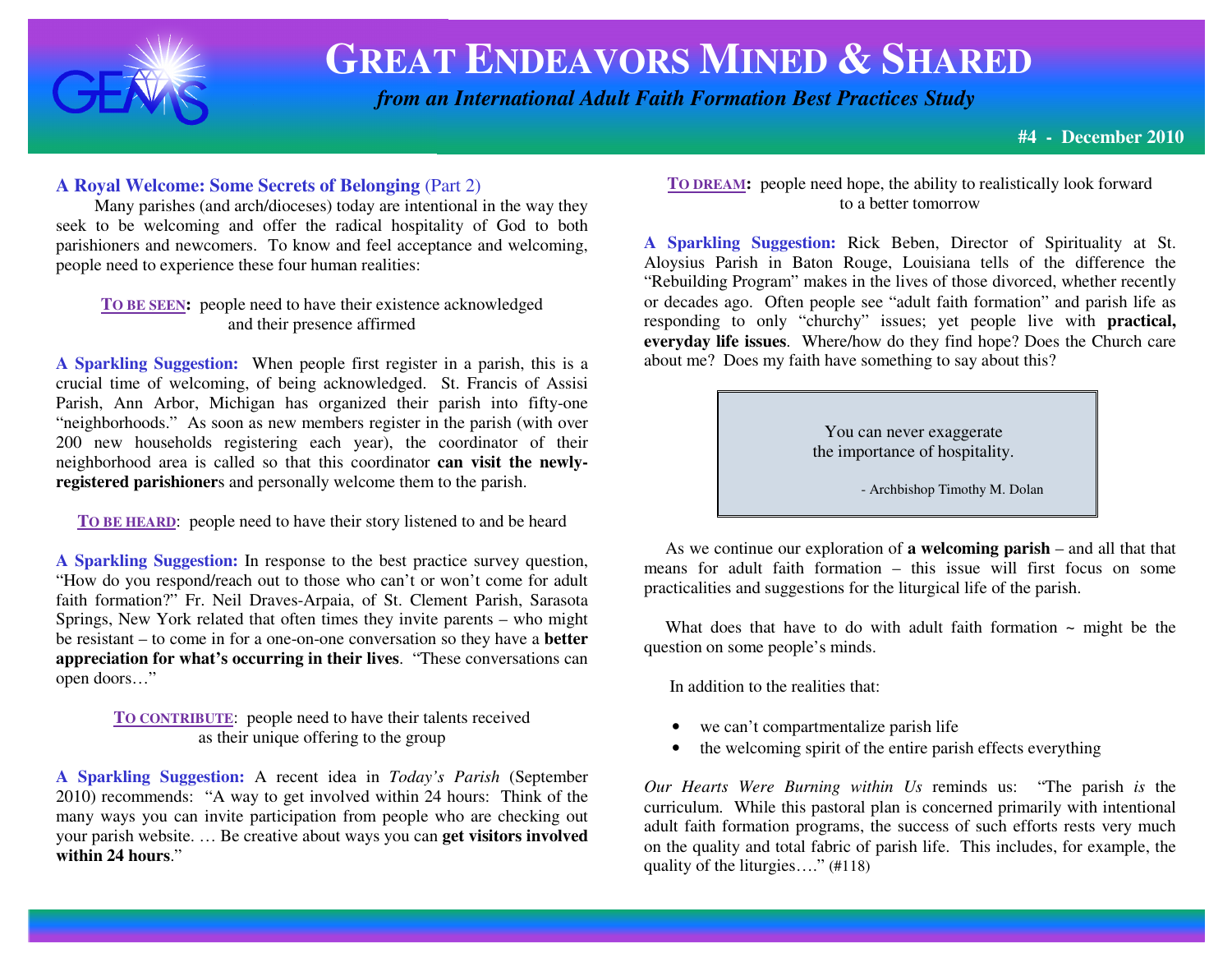## **GREAT ENDEAVORS MINED &SHARED**

**Everything we do teaches!** The "quality of the liturgies," everything we experience in liturgy, including the welcoming atmosphere teaches. In fact, the welcoming atmosphere might take precedence. The following was found in a Sunday bulletin from Twin Cities Christian Church, Oceanside, California:

 "We have heard of a man who, in an attempt to find out what other churches were really like, visited eighteen different churches on consecutive Sundays.

 He always sat near the front. After worship he would walk slowly to the rear, then return to the front, and back to the rear again using another aisle. He was neatly dressed and smiled pleasantly at the other worshippers. He would make it a point to initiate a conversation with at least one other person and would remain for coffee, if served.

He used the following to rate his reception:

 10: for a smile from a worshipper 10: for a greeting from someone sitting nearby 100: for an exchange of names 200: for an invitation to return 1000: for an introduction to another worshipper 2000: for an introduction to meet the pastor

 On this scale, 11 of the 18 churches earned fewer than 100 points and 5 of these actually received less than 20. His conclusion: 'The doctrine may be Scriptural, the singing inspirational, the homily uplifting; but when visitors find nobody cares if they're there, they are unlikely to return.'"

**A Survey GEM:** Theresa Alberts from St. Anne Parish, Lena, Wisconsin expressed a similar view on her best practices survey regarding adult faith formation: "Hospitality is very important. I feel it can make it or break it. How would you feel if you were given the cold shoulder and then the presentation went well? Then upon leaving the cold shoulder again. Probably would make someone feel unimportant."

#### **Some Diamonds to Shine**

 In "Evangelizing Visitors," in the November/December 2006 issue of *Rite*, Lee Nagel says, "…hospitality and evangelization are twins, brother and sister, under the roof of the house of God, a household of abundance, a home full of grace where one finds God's love and mercy offered with reckless abandon. Nothing is unforgivable; no one is excluded."

Thomas Richstatter, OFM, in a May 3, 2004 article in *America,* recounts that a study group from a meeting of the North American Academy of Liturgy visited a parish in Harlem for Sunday Eucharist. "After Mass a group of parishioners met with us to discuss our experience. One of our group asked the parishioners, 'When do you have your deepest experiences of prayer? Where in the liturgy do you experience God?' Without hesitation, several of the parishioners replied: 'In the welcoming community.' Hospitality is a doorway to transcendence."

 What are some best practices to let shine in your welcoming parish as you celebrate liturgically? In addition to these ideas – from all over the world – check the article "Good Hospitality is Good Stewardship: A Checklist for the Advent and Christmas Seasons" by Scott Bader in *Today's Parish,* November/December 2010.

#### **All Liturgical Ministers**

- Before liturgy begins whether they're scheduled or not all liturgical ministers look for and meet one person each week.
- Liturgical ministers remain a moment after liturgy to thank someone else for his or her ministry that day – an acolyte, a Eucharistic minister, the lector, a choir member, a cantor.
- • During coffee and donuts, liturgical ministers – and several other parishioners each week – participate in the "Two Stranger Rule." They agree not to visit with their friends/family until they have talked with two new people.

#### **Ministers of Hospitality/Ushers**

 • Those who have studied the development of liturgical space remind us that the model for a worship area is not a theater or a public hall but a *home:* a place characterized by warmth, friendship, hospitality.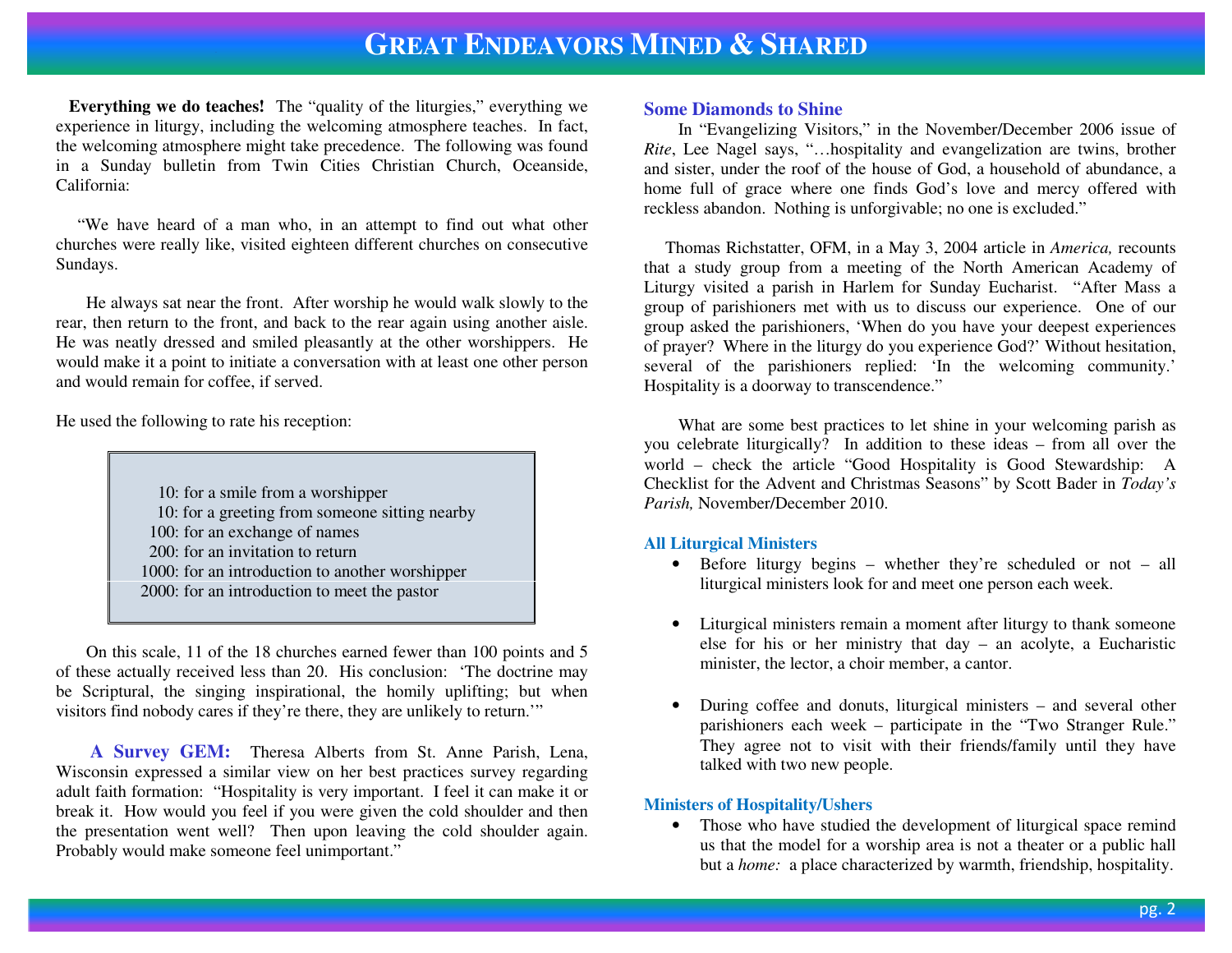These ministries of ushering and ministry of hospitality are crucial in creating this place.

- •Place greeters **at the side doors**, not just at the main entrance.
- • **Greeters in - and throughout - the parking lot** can be a very welcoming and helpful (and surprising) addition. These parking lot welcomers – better than the best valet attendants – can open car doors, greeting parishioners and visitors. On dark winter Saturday evenings, flashlights might be a caring help to accompany people to church and back to their cars after liturgy. Similarly, keep umbrellas on hand for that quick shower/thunderstorm that pops up and leaves people unprepared.

Kathy Nix of St. Matthew Parish, Cornubia, Queensland, Australia tells us that "Anyone who comes to our parish – St. Matthew – forMass on Sunday would be greeted by **a member of the Parish** Pastoral Council who hands out newsletters."

Likewise, Anne Pratchett from St. Quivox, Prestwick, Aryshire, Scotland says: "Our weekly bulletins and church notices are not simply left lying to be picked up. Everyone is greeted at the door and handed a bulletin so no-one enters without a member of the parish speaking to them." Anne continues to tell us more about thewelcoming spirit at this liturgy time: "After the family mass on Sundays there is the invitation to come to the adjoining hall and have tea and coffee. Father makes a point of inviting all visitors to the parish to join us. A large area is reserved for young families and set out with juice and biscuits plus tables are laid with paper and drawing materials for the children. It also provides a comfortable opportunity for young parents to meet and chat after mass while the children play happily and get to know each other."

• These ministries of hospitality are called to create an atmosphere conducive to the act of worship – the act where we are most genuinely one. The skills required are delicate ones: making people feel that the community is glad they came; that their presence is important to what is about to take place.

- Be alert to new comers; show them a seat next to some one you know and introduce them.
- • In addition to saying, "Good morning," ministers of hospitality ask inviting questions, "How was your week?" "How have things been for you?" "I'm sorry, I don't know your name…" (never say, "I've never seen you before…").
- • During the Sign of Peace, be especially alert to the presence of newcomers or visitors in the assembly. Go to them and exchange a greeting.
- • Say good-bye to people, using their names you learned on their way in to liturgy.
- • A helpful resource is available: *The Art of Hospitality* (a PowerPoint which was created by Fr. Eduardo Montemayor, SOLT, for the formation of ministers, especially ushers and ministers of hospitality) can be found at www.janetschaeffler.com. Go to the "New Resources" section. Thank you to Fr. Montemayor for his graciousness in sharing this PowerPoint.

"We usually associate hospitality with a culture, a social practice, a more personal quality to be admired. In western culture, where individualism and security seem to be priorities, we need to be more thoughtful about how to bring the welcoming of strangers into our daily way of being together." - Peter Block in *Community: The Structure of Belonging* 

#### **All in the Gathered Assembly**

• Welcome/hospitality is, of course, the work of all of us, not just those at the doors of church.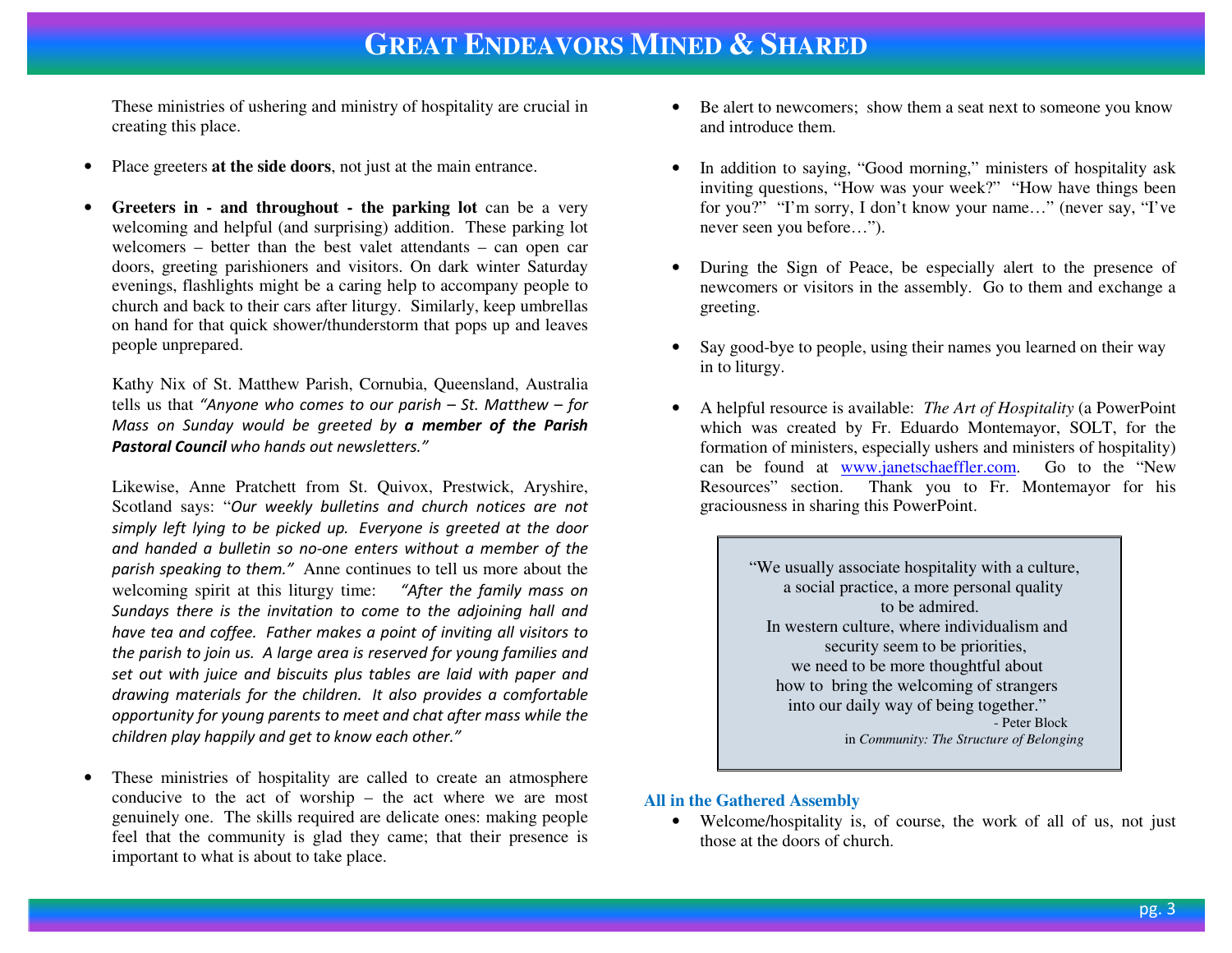## **GREAT ENDEAVORS MINED &SHARED**

- • Alice Martin, Pastoral Associate at Holy Spirit Parish at Geist, Fishers, Indiana tells of woman who came to their parish. "After she seated herself she spoke to the folks around her, told them she was not Catholic and asked that they show her what to do. She said that the parishioners' warm, non-judgmental response to her was so inviting that she wanted to pursue becoming Catholic."
- • A smile or nod of the head to those who come into our pew says a great deal. Hospitality might even call us to **move in to those empty middle seats**. For a personal reflection on this, read "Hospitality – Beyond Politeness" by Daniel Connors in *Today's Parish*, October 2010.
- • Sit in **a different pew**! It's so comfortable to sit in the same place; yet new faces and different perspectives abound when you move to a different spot in church. Share the Sign of Peace with someone you've never seen before.
- • The first part of the Mass is named the Gathering Rites because "gathering" names the purpose of these actions and prayers: "to ensure that the faithful who come together as one establish communion" (GIRM, #46). We exercise the ministry of **hospitalitywhen we join together as one**, singing the gathering hymn.
- • **Compliment a family** on how their young children behaved during liturgy. Often getting to church on the weekend can be a challenging experience for a young family! Affirmation – and a sincere feeling of "so glad you're here" – may be the nudge they need that keeps them coming each week.
- • Many survey responders commented that at the beginning of liturgy they invite everyone to say hello (and introduce themselves, perhaps commenting on a simple question) to those sitting around them. Vicki Hawkins of Nativity Parish in Brandon, Florida tells of going a step further: "At the 10:30 Sunday Mass (our most 'popular') a young adult addresses the gathered to tell them a brief story about her/his week, and then encourages them to **share a brief story with their neighbor** that has the same emphasis – so for instance Emily welcomes everyone, tells them a story of how she saw someone at

her place of work (a public grade school) share gratefulness this week, and then asks the assembly to share their story of how they are grateful, or will be grateful."

#### **Especially for Newcomers and Visitors**

 • Take time and sensitivity for the newcomers, travelers and visitors who are among us each week.

Mary Robinson, OSU from Mary Mackillop Parish, Birkdale, Brisbane, Australia shares that "at the end of Eucharist (each weekend liturgy, weekday liturgies, any special liturgies  $-$  e.g. Anointing Mass, Mass of Reconciliation), Fr. Anthony welcomes those who are visiting and invites them to sign the visitor's book and take a candle as a memento from the Welcome Table which is outside the front of the church."

St. Matthew Parish, Cornubia, Queensland, Australia has a "New Parishioners Book at the back of the church in which new parishioners can write their details. We have one person on the Parish Pastoral Council in charge of making contact with them."

Marianne Slattery relates the experience at St. Noel, Willoughby, Ohio in the Cleveland diocese which has recently experienced number of parishes closing/merging: "The presider made a point of welcoming those who were looking for a new parish and encouraged them to consider St. Noel. We had a basket of flowers with a balloon tied to it each weekend for several months. The presider invited people to approach the balloon where a member of our Pastoral Council stood. These folks were very welcoming and available to answer questions any inquiring visitor might have."

At Our Lady of the Rosary, Caloundra, Queensland, Australia, Jo Ceglarski writes of their experience: "We have certain people rostered to welcome everyone to Mass weekly and others are 'spotters' to see who is new to our Community, even if just a visitor. Those people make a point of having a chat with the newcomers that day."